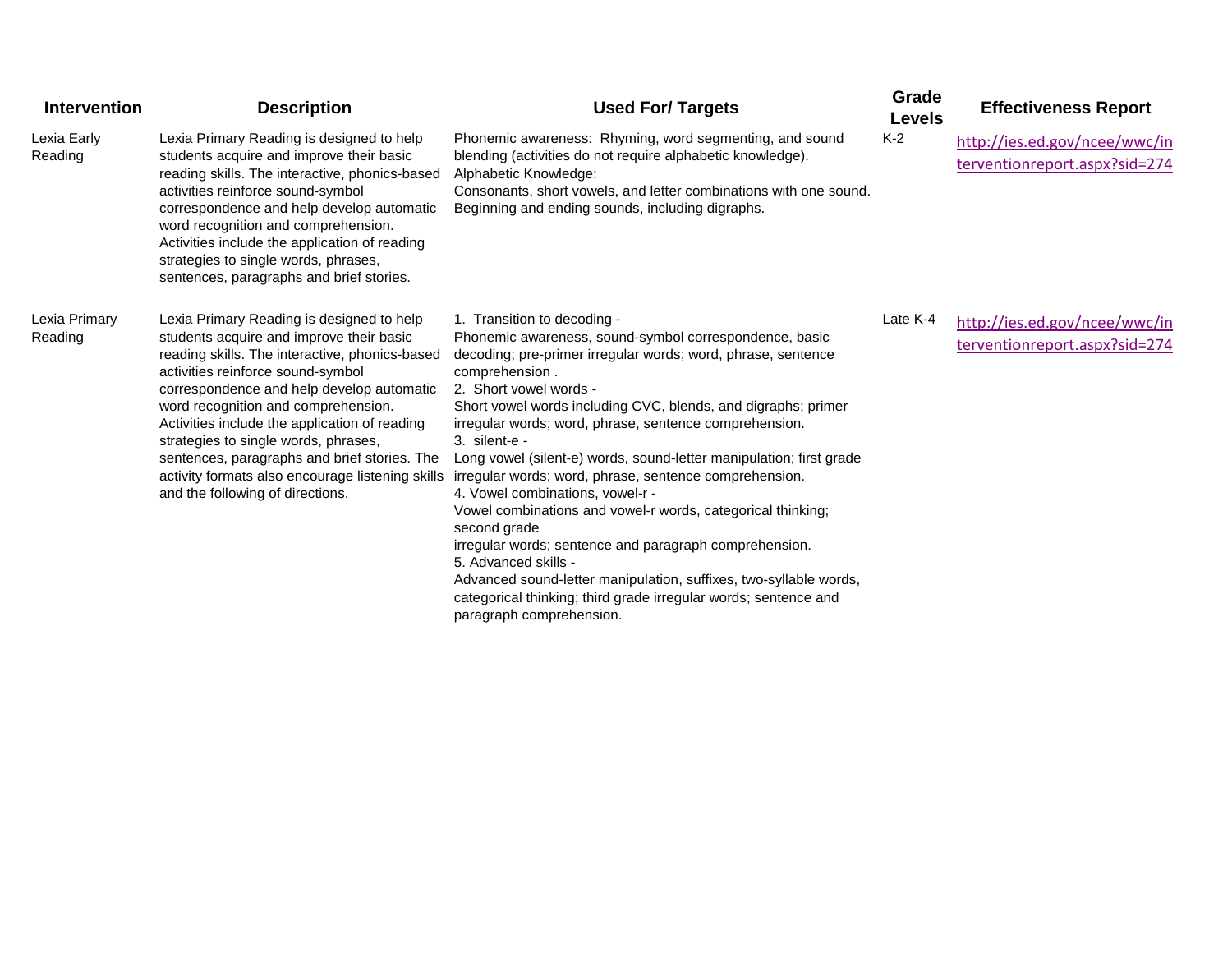| Intervention                           | <b>Description</b>                                                                                                                                                                                                                                                                                                                                                                                                                                                                                                                                  | <b>Used For/ Targets</b>                                                                                                                                                                                                                                                                                                                                                                                                                                                                                                                                                                                                                                                                                                                                                                                                                                                                                                                                                                                                        | Grade<br><b>Levels</b> | <b>Effectiveness Report</b>                                    |
|----------------------------------------|-----------------------------------------------------------------------------------------------------------------------------------------------------------------------------------------------------------------------------------------------------------------------------------------------------------------------------------------------------------------------------------------------------------------------------------------------------------------------------------------------------------------------------------------------------|---------------------------------------------------------------------------------------------------------------------------------------------------------------------------------------------------------------------------------------------------------------------------------------------------------------------------------------------------------------------------------------------------------------------------------------------------------------------------------------------------------------------------------------------------------------------------------------------------------------------------------------------------------------------------------------------------------------------------------------------------------------------------------------------------------------------------------------------------------------------------------------------------------------------------------------------------------------------------------------------------------------------------------|------------------------|----------------------------------------------------------------|
| <b>Older Students</b>                  | Lexia Strategies for The activities in Strategies for Older Students<br>were specifically designed for older students<br>to increase automatic word recognition by<br>reinforcing phonic elements and sound-<br>symbol relationships.<br>Activities provide extensive practice in<br>Latin word roots. As students progress<br>systematically through the program, they gain<br>a sense of achievement, confidence<br>and independence.                                                                                                             | 1. Short vowel, one syllable words - Letter-sound correspondence, 4 - Adult<br>phonological awareness in the initial medial, and final sounds,<br>including digraphs; word, phrase and sentence comprehension.<br>2. Short and long vowels - Letter-sound manipulation, short and<br>long vowel (silent-e) words, two syllable words; sentence and<br>paragraph comprehension; high frequency irregular words. 3.<br>everything from basic phonological awareness Advanced Word attack strategies - Two-syllable words, vowel-<br>to advanced word attack strategies, as well as combinations, vowel-r words, suffixes; sentence and paragraph<br>vocabulary development based on Greek and comprehension. 4. More advanced word attack strategies - Multi-<br>syllable words, hard and soft c and g, open and closed syllables;<br>sentence and paragraph comprehension. 5. Structural analysis -<br>Anglo-Saxon, Latin and Greek word roots, prefixes and suffixes,<br>special accents; sentence and paragraph comprehension. |                        | http://ies.ed.gov/ncee/wwc/in<br>terventionreport.aspx?sid=274 |
| <b>Headsprout Early</b><br>Reading     | Headsprout Early Reading is a supplemental<br>program that ensures reading success for<br>every child, guaranteed. The program takes a<br>non-reader or beginning reader up to mid-2nd<br>Grade reading skills in less than 30 hours of<br>individualized online instruction. 80 online<br>lessons and 80 printed stories cover the<br>whole program curriculum.<br>Research-based, balanced, phonics-based<br>online reading instruction. Individualized,<br>adaptive instruction for each student<br>Built-in assessment and performance reports. | Learn and acquire phonemic awareness, phonics, fluency,<br>beginning comprehension, and over 5,000 vocabulary words.<br>Master strategies for segmenting, blending, decoding in context,<br>and reading for meaning                                                                                                                                                                                                                                                                                                                                                                                                                                                                                                                                                                                                                                                                                                                                                                                                             | $K-2$                  | http://ies.ed.gov/ncee/wwc/in<br>terventionreport.aspx?sid=211 |
| Headsprout<br>Reading<br>Comprehension | Headsprout Reading Comprehension has<br>been designed to provide students in Grades<br>3-5 with the ability to comprehend what they<br>read, to demonstrate that understanding<br>across the different subjects in school, and to<br>demonstrate those skills on high-stakes<br>standardized test!                                                                                                                                                                                                                                                  | 50, 30-minute online lessons which teach students strategies to<br>master the four main components of comprehension:<br>Finding facts, Making inferences, identifying themes and the "main<br>idea".<br>Learning vocabulary in context makes learning new vocabulary fast<br>and easy with our proprietary vocabulary acquisition system.                                                                                                                                                                                                                                                                                                                                                                                                                                                                                                                                                                                                                                                                                       | $3-5$                  | http://ies.ed.gov/ncee/wwc/in<br>terventionreport.aspx?sid=211 |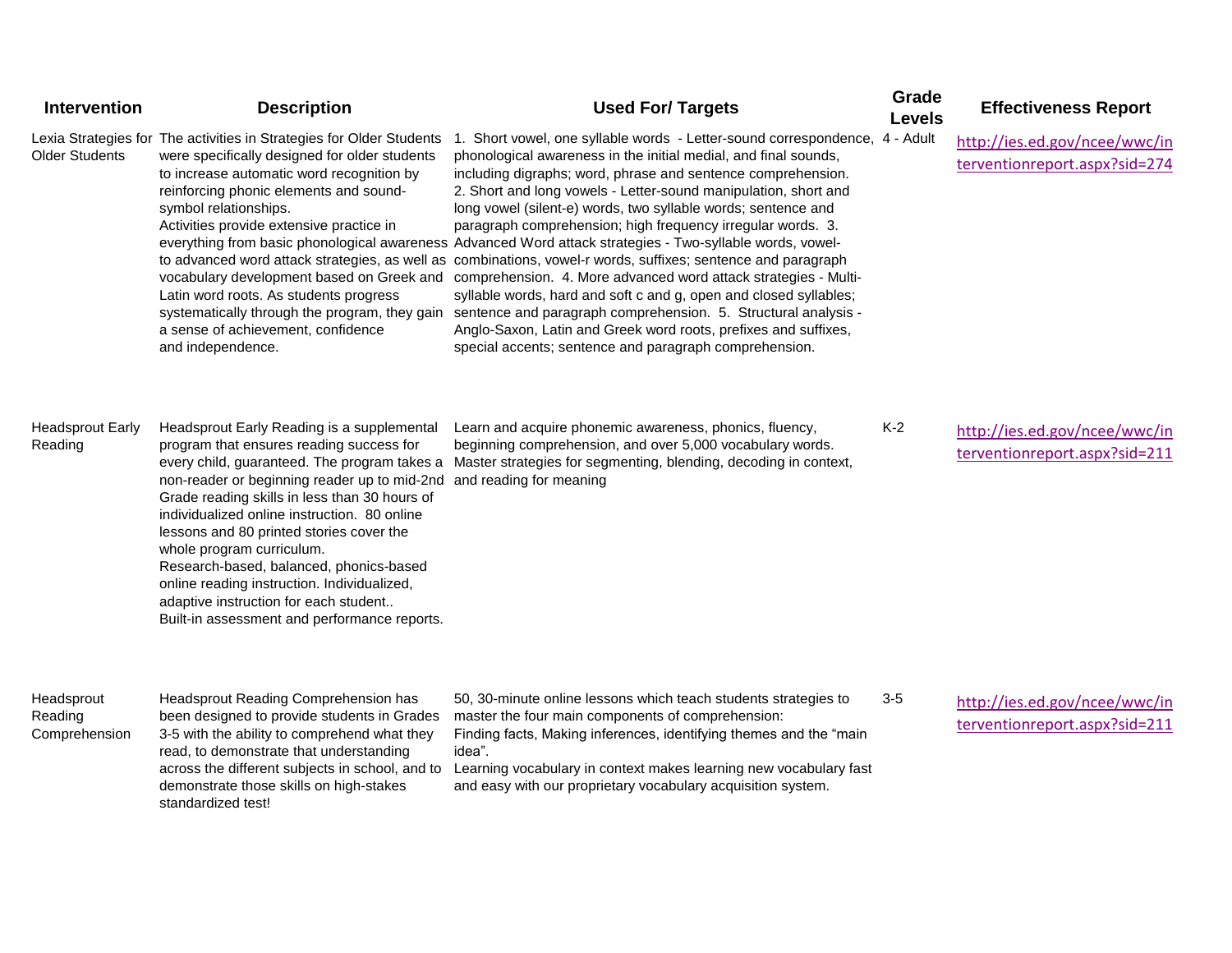| Intervention            | <b>Description</b>                                                                                                                                                                                                                                                                                                                                                                                                                                                                                                                                                                                                                                                                                                     | <b>Used For/ Targets</b>                                                                                                                                                                                                                                                                                                                                                                                                                                                                                                                | Grade<br><b>Levels</b> | <b>Effectiveness Report</b>                                    |
|-------------------------|------------------------------------------------------------------------------------------------------------------------------------------------------------------------------------------------------------------------------------------------------------------------------------------------------------------------------------------------------------------------------------------------------------------------------------------------------------------------------------------------------------------------------------------------------------------------------------------------------------------------------------------------------------------------------------------------------------------------|-----------------------------------------------------------------------------------------------------------------------------------------------------------------------------------------------------------------------------------------------------------------------------------------------------------------------------------------------------------------------------------------------------------------------------------------------------------------------------------------------------------------------------------------|------------------------|----------------------------------------------------------------|
| Earobics<br>Foundations | Earobics® Foundations is the version for<br>prekindergarten, kindergarten, and first grade. print awareness and phonics.<br>The program builds children's skills in<br>phonemic awareness, auditory processing,<br>and phonics, as well as the cognitive and<br>language skills required for comprehension.<br>Each level of instruction addresses<br>recognizing and blending sounds, rhyming,<br>and discriminating phonemes within words,<br>adjusting to each student's ability level. The<br>software is supported by music,<br>audiocassettes, and videotapes and includes<br>picture/word cards, letter-sound decks, big<br>books, little books, and leveled readers for<br>reading independently or in groups. | Phonemic Awareness, phonological awareness, letter identification, PK-1                                                                                                                                                                                                                                                                                                                                                                                                                                                                 |                        | http://ies.ed.gov/ncee/wwc/in<br>terventionreport.aspx?sid=158 |
| Earobics<br>Connections | Earobics® Connections is for second and<br>third graders and older struggling readers.<br>The program builds children's skills in<br>phonemic awareness, auditory processing,<br>and phonics, as well as the cognitive and<br>language skills required for comprehension.<br>Each level of instruction addresses<br>recognizing and blending sounds, rhyming,<br>and discriminating phonemes within words,<br>adjusting to each student's ability level. The<br>software is supported by music,<br>audiocassettes, and videotapes and includes<br>picture/word cards, letter-sound decks, big<br>books, little books, and leveled readers for<br>reading independently or in groups.                                   | Phonemic Awareness, phonological awareness, letter identification, 2-3<br>print awareness and phonics.                                                                                                                                                                                                                                                                                                                                                                                                                                  |                        | http://ies.ed.gov/ncee/wwc/in<br>terventionreport.aspx?sid=158 |
| Sound Partners          | Sound Partners (Vadasy et al., 2004) is a<br>individual explicit instruction in early reading<br>skills to students who need it most.                                                                                                                                                                                                                                                                                                                                                                                                                                                                                                                                                                                  | The program was specifically developed to reduce the number of<br>phonics-based tutoring program that provides students identified with reading disabilities by supplementing<br>reading instruction for: first graders at highest risk of reading failure,<br>second and third graders below grade level in reading, and<br>students just learning the English language. Sound Partners is<br>designed to enable paraeducators to provide effective instruction in<br>the early reading skills most predictive of reading achievement. | $K-3$                  | http://ies.ed.gov/ncee/wwc/in<br>terventionreport.aspx?sid=475 |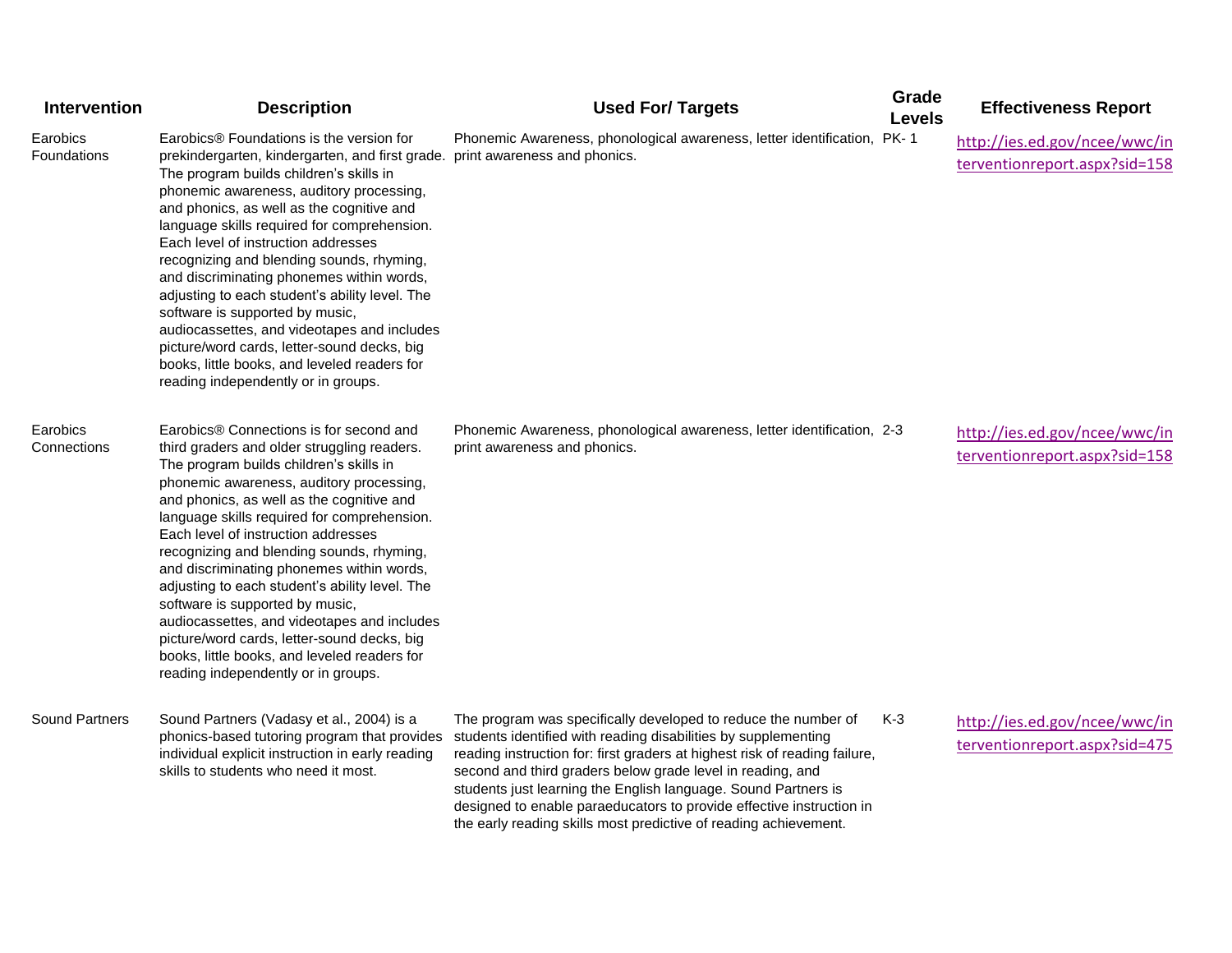| <b>Intervention</b>                  | <b>Description</b>                                                                                                                                                                                                                                                                                                                                                                                                     | <b>Used For/ Targets</b>                                                                                                                                                                                                                                                                                                                                               | Grade<br><b>Levels</b> | <b>Effectiveness Report</b>                                                       |
|--------------------------------------|------------------------------------------------------------------------------------------------------------------------------------------------------------------------------------------------------------------------------------------------------------------------------------------------------------------------------------------------------------------------------------------------------------------------|------------------------------------------------------------------------------------------------------------------------------------------------------------------------------------------------------------------------------------------------------------------------------------------------------------------------------------------------------------------------|------------------------|-----------------------------------------------------------------------------------|
| <b>SFA Alphie's Alley</b>            | Designed to support the individual needs of<br>students, tutors, and program facilitators<br>engaged in SFA's Reading Roots tutoring,<br>Alphie's Alley supports children's<br>development of alphabetics, fluency,<br>comprehension, and writing.                                                                                                                                                                     | SFA computerized tutoring program that targets Roots students or<br>any student needing phonemic help.                                                                                                                                                                                                                                                                 |                        | none available                                                                    |
| Sonday System<br>(requires training) | The system is an Orton-Gillingham based,<br>systematic, explicit, sequential, and<br>cumulative multisensory language instruction<br>program which cements student learning into<br>long-term memory. The system is easy for<br>instructors to use and contains: a check for<br>knowledge, five Pre-Reading and thirty-six<br>Reading Levels, mastery checks and<br>templates for creating personal learning<br>plans. | The concepts and elements taught in Sonday System 1 are:<br>Phonological Awareness, Phonemic Awareness, Consonant and<br>Vowel Sounds, Vowel Pairs, Consonant Blends and Diagraphs, R<br>Controlled Vowels, Vowel Consonant-e, Compound Words, Non-<br>Phonetic Words, Spelling, Rules for English Language,<br>Reading/Writing Fluency, Vocabulary and Comprehension. | $K-6$                  | none available<br>http://www.winsorlearning.co<br>m/site/instructional-materials/ |
| Let's Play and<br>Learn<br>training) | (requires an intervention program for students who are<br>needing additional pre-reading skills. The<br>lessons are structured, systematic instruction<br>that build a logical and natural progression to<br>deliver appropriate instruction at every level.                                                                                                                                                           | Let's Play Learn is for students in PreK-K and Strands in each lesson include a variety of strategies, activities, and PK-K<br>materials designed to teach phonological awareness, rapid naming,<br>alphabet, shapes, vocabulary, prewriting, printing, picture and<br>listening comprehension, and letter names and sounds.                                           |                        | none available<br>http://www.winsorlearning.co<br>m/site/instructional-materials/ |
| <b>SOAR to Success</b>               | The program provides systematic instruction<br>in reading, introducing letter sounds and<br>decoding strategies for early learners, and<br>includes a rich selection of fiction, nonfiction<br>and other genres to reinforce critical skills for<br>older students.                                                                                                                                                    | Addresses the critical areas of phonics, phonemic awareness,<br>reading comprehension,<br>vocabulary and fluency.                                                                                                                                                                                                                                                      | K-8                    | http://www.eduplace.com/gra<br>nts/pdf/rf criteria sts.pdf                        |
|                                      | Corrective Reading Corrective Reading is designed to promote<br>reading accuracy (decoding), fluency, and<br>comprehension skills of students in third<br>grade or higher who are reading below their<br>grade level.                                                                                                                                                                                                  | The program has four levels that address students' decoding skills<br>and six levels that address students' comprehension skills.                                                                                                                                                                                                                                      |                        | 3 or higher http://ies.ed.gov/ncee/wwc/in<br>terventionreport.aspx?sid=121        |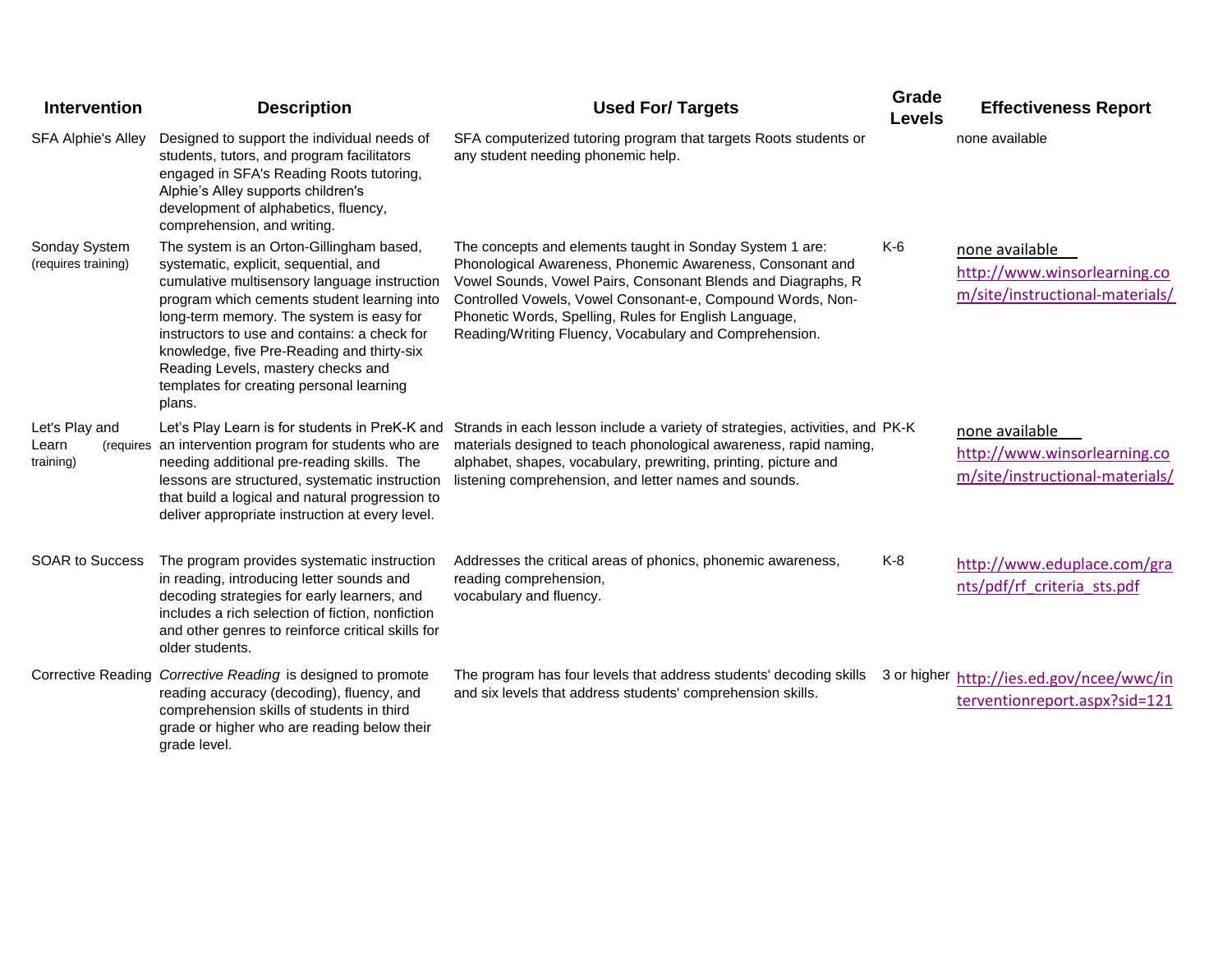| <b>Intervention</b>    | <b>Description</b>                                                                                                                                                                                                                                                                                                                                                                                                                                                                                                                                                                                                                                                                                                                                                                                                                                                                                  | <b>Used For/ Targets</b>                                                                                                                                                                                                                                                                                                                                                                                                                                                                                                     | Grade<br><b>Levels</b> | <b>Effectiveness Report</b>                                                                                                 |
|------------------------|-----------------------------------------------------------------------------------------------------------------------------------------------------------------------------------------------------------------------------------------------------------------------------------------------------------------------------------------------------------------------------------------------------------------------------------------------------------------------------------------------------------------------------------------------------------------------------------------------------------------------------------------------------------------------------------------------------------------------------------------------------------------------------------------------------------------------------------------------------------------------------------------------------|------------------------------------------------------------------------------------------------------------------------------------------------------------------------------------------------------------------------------------------------------------------------------------------------------------------------------------------------------------------------------------------------------------------------------------------------------------------------------------------------------------------------------|------------------------|-----------------------------------------------------------------------------------------------------------------------------|
| <b>Reading Mastery</b> | Reading Mastery1 is a direct instruction<br>program designed to provide explicit,<br>systematic instruction in English language<br>reading. Reading Mastery is available in two<br>versions, Reading Mastery Classic levels I<br>and II (for use in grades K-3) and Reading<br>Mastery Plus, an integrated reading-language<br>program for grades K-6.                                                                                                                                                                                                                                                                                                                                                                                                                                                                                                                                              | The program begins by teaching phonemic awareness and sound-<br>letter correspondence and moves into word and passage reading,<br>vocabulary development, comprehension, and building oral reading<br>fluency. Later lessons continue to emphasize accurate and fluent<br>decoding while teaching students the skills necessary to read and<br>comprehend and to learn from expository text.                                                                                                                                 | K-6                    | http://ies.ed.gov/ncee/wwc/in<br>terventionreport.aspx?sid=416                                                              |
| <b>Read Naturally</b>  | fluency using a combination of books,<br>audiotapes, and computer software.                                                                                                                                                                                                                                                                                                                                                                                                                                                                                                                                                                                                                                                                                                                                                                                                                         | Read Naturally is designed to improve reading Students work at a reading level appropriate for their achievement 2-8<br>level, progress through the program at their own rate, and work, for<br>the most part, on an independent basis. According to the<br>developer's website, this program has three main strategies:<br>repeated reading of text for developing oral reading fluency, teacher<br>modeling of story reading, and systematic monitoring of student<br>progress by the students themselves and by teachers. |                        | http://ies.ed.gov/ncee/wwc/in<br>terventionreport.aspx?sid=407                                                              |
| SFA Edge               | The Reading Edge is a research-based and<br>research-proven program designed to meet<br>the unique needs of young adolescent<br>readers. Since the range of reading<br>achievement is extremely broad in this age<br>group, the Reading Edge provides programs<br>for students at beginning through 8th-grade+<br>reading levels. Students are assessed and<br>placed at their appropriate reading levels.<br>Students reading at a third-grade level or<br>higher focus on developing comprehension<br>strategies using both narrative and expository<br>texts. Students reading at earlier levels use<br>high-interest fiction, nonfiction, and reader's<br>theatre to develop basic decoding skills,<br>reading fluency, vocabulary, and<br>comprehension. All levels focus on building<br>background knowledge and developing study<br>skills to foster future success in school and<br>beyond. | Middle school students who are reading at a second and third<br>grade level have mastered basic phonics skills, but they haven't<br>achieved enough reading fluency to make contact with the world of<br>adult reading, contact that first occurs at the fourth grade reading<br>level. The goal of these units is to give students at this level the<br>help they need to achieve a fourth grade reading level as quickly as<br>possible.                                                                                   | $7 - 8$                | None available<br>http://www.successforall.org/<br>Middle-High/Powerful-<br>Instruction/The-Reading-Edge-<br>Middle-School/ |